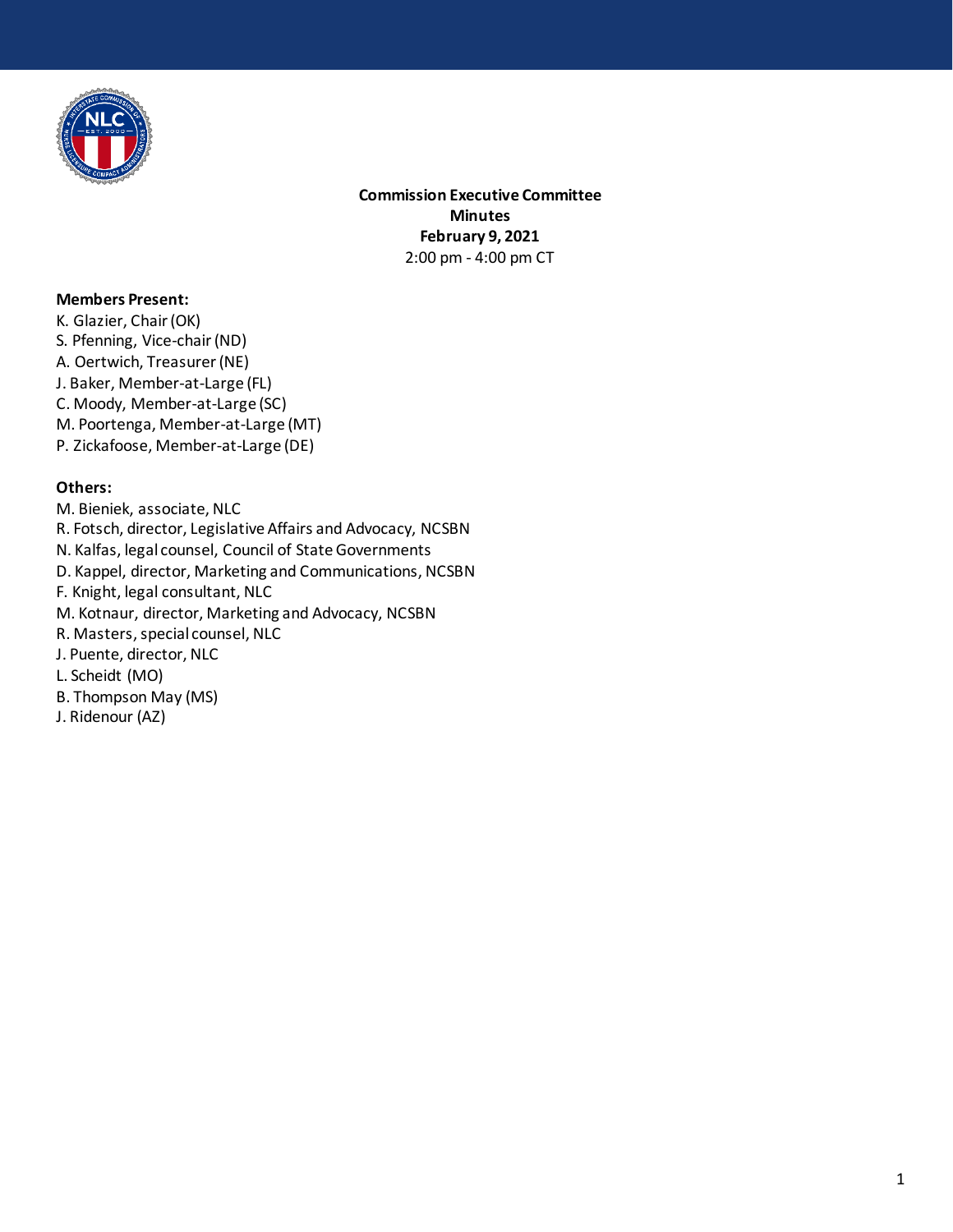| #  | Agenda Item                                                                                            | <b>Discussion</b>                                                                                                                                                                                                                                                                                                                                                                                                                                                                                                                                                                                                                                                                                                                                                                                                                                                                                                                                                          | Action                                                                                                                                               |
|----|--------------------------------------------------------------------------------------------------------|----------------------------------------------------------------------------------------------------------------------------------------------------------------------------------------------------------------------------------------------------------------------------------------------------------------------------------------------------------------------------------------------------------------------------------------------------------------------------------------------------------------------------------------------------------------------------------------------------------------------------------------------------------------------------------------------------------------------------------------------------------------------------------------------------------------------------------------------------------------------------------------------------------------------------------------------------------------------------|------------------------------------------------------------------------------------------------------------------------------------------------------|
| 1. | Call to Order<br>a)<br><b>Roll Call</b><br>b)<br>Declare Quorum<br>c)<br>Present<br>Adopt Agenda<br>d) | Chair K. Glazier called the<br>$\bullet$<br>meeting to order at 2:03 pm CT<br>M. Bieniek did the roll call.<br>$\bullet$<br>All members were present.<br>$\bullet$                                                                                                                                                                                                                                                                                                                                                                                                                                                                                                                                                                                                                                                                                                                                                                                                         | K. Glazier declared a quorum<br>present.<br>C. Moody moved to adopt<br>the agenda as presented<br>and P. Zickafoose seconded.<br>The motion carried. |
| 2. | <b>Executive Committee</b><br>(EC) Draft Meeting<br>Minutes of December<br>16-17, 2020                 |                                                                                                                                                                                                                                                                                                                                                                                                                                                                                                                                                                                                                                                                                                                                                                                                                                                                                                                                                                            | A. Oertwich moved to adopt<br>the Dec 2020 meeting<br>minutes as presented and J.<br>Baker seconded. The motion<br>carried.                          |
| 3. | Legislative Update                                                                                     | R. Fotsch provided the legislative<br>update.<br><b>APRN Compact:</b><br>North Dakota: the bill has passed<br>$\bullet$<br>the House.<br>Delaware: moved out of first<br>$\bullet$<br>committee. A companion bill will<br>be filed. It will align DE with the<br>compact.<br>NLC:<br>Awaiting bill filing in PA and NV.<br>Washington: there were<br>$\bullet$<br>meetings with a democratic<br>leader which included the WSNA<br>which is opposed. Seattle Times<br>editorial board advocated for WA<br>to join NLC.<br>Oregon: there is problematic<br>$\bullet$<br>language in the bill re:<br>rulemaking.<br>California: staff meets with the<br>sponsor next week. There is<br>labor opposition but also a big<br>coalition.<br>Alaska: the governor supports the<br>NLC. Bills are not being moved<br>until the House organizes.<br>Guam: Staff submitted testimony<br>and attended the bill hearing on<br>Feb 3, 2021 before the<br>appropriations committee. There |                                                                                                                                                      |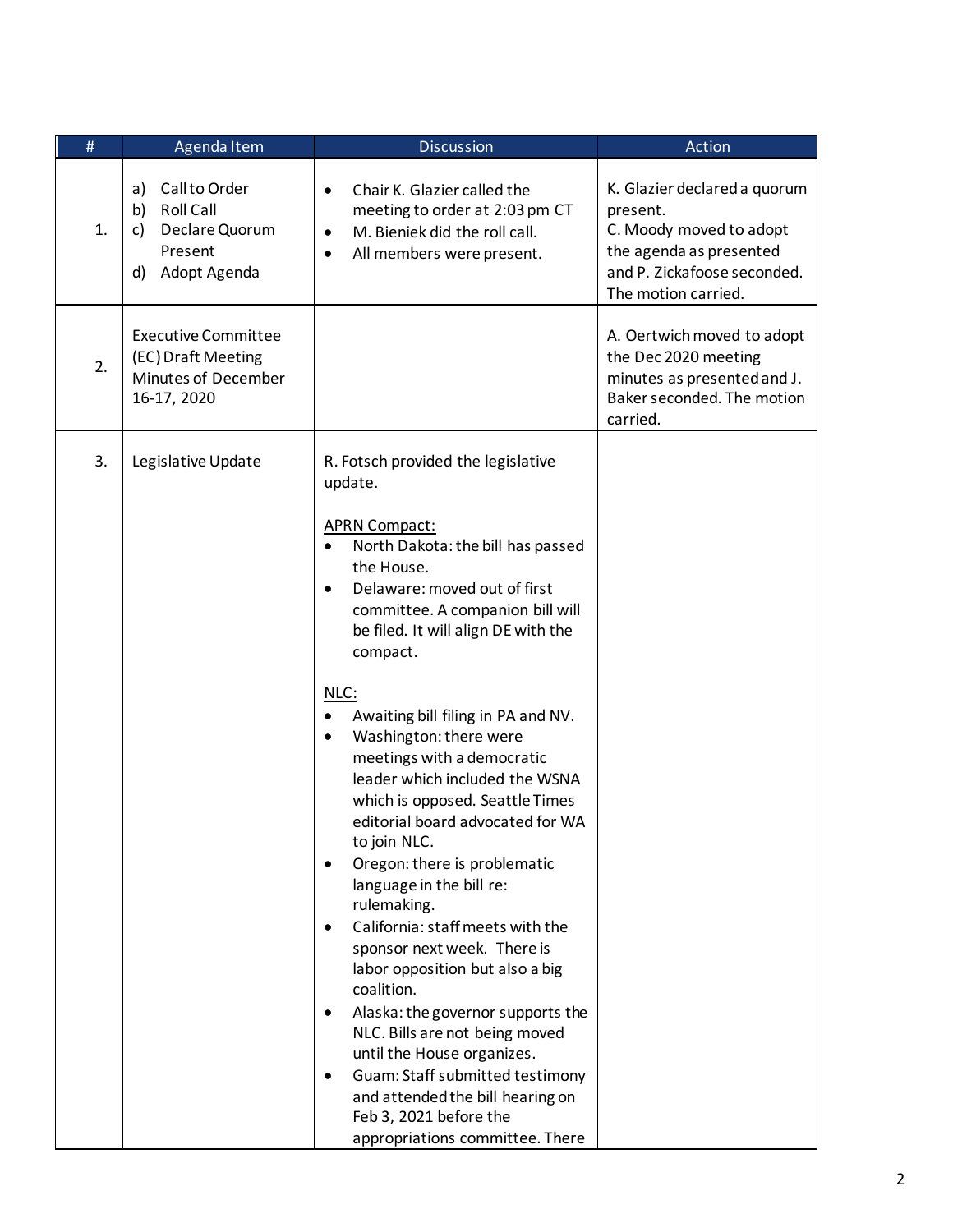|    |                                                                                                                         | is significant support. Bill may be<br>moved to the committee of the<br>whole next week. Staff will<br>provide supplemental testimony.<br>Illinois: there is strong labor<br>$\bullet$<br>opposition from AFL-CIO. There is<br>a democratic majority as well as a<br>new Speaker.<br>Michigan: bill was vetoed in 2020<br>$\bullet$<br>by the governor. Coalition is<br>working to move the bill forward.<br>The regulatory agency has<br>concerns with discipline.<br>Ohio: The bill has a strong senate<br>$\bullet$<br>sponsor. ONA has changed<br>position as is now neutral on the<br>bill.<br>New York: the bill filed is the<br>original NLC model legislation.<br>The Dept of Defense is working to<br>get the language corrected.<br>Vermont: a bill is filed and the<br>$\bullet$<br>regulatory agency supports the<br>bill.<br>Massachusetts: working with a<br>$\bullet$<br>nonpartisan policy commission<br>on an NLC report. An NLC bill is<br>filed.<br>Rhode Island: A bill was filed and<br>$\bullet$<br>a meeting is being scheduled by<br>staff with the BON and<br>stakeholders. |  |
|----|-------------------------------------------------------------------------------------------------------------------------|------------------------------------------------------------------------------------------------------------------------------------------------------------------------------------------------------------------------------------------------------------------------------------------------------------------------------------------------------------------------------------------------------------------------------------------------------------------------------------------------------------------------------------------------------------------------------------------------------------------------------------------------------------------------------------------------------------------------------------------------------------------------------------------------------------------------------------------------------------------------------------------------------------------------------------------------------------------------------------------------------------------------------------------------------------------------------------------------------|--|
| 4. | <b>Rules Committee Report</b><br>Regulatory FAQ<br>а.<br><b>Survey Results</b><br><b>Rules Handbook</b><br>b.<br>Update | Committee Chair B. Thompson May<br>provided the committee report.<br>The rules committee shared the<br>discussion and comments<br>received regarding agreed<br>dispositions related to a felony as<br>a disqualifier and the different<br>interpretations of agreed<br>dispositions.<br>The FAQs are revised to make<br>$\bullet$<br>them cleaner and add more<br>clarity.<br>Masters commented that due to<br>$\bullet$<br>environmental changes related to<br>criminal justice reform, there are<br>evolving opinions which now<br>favor more leniency.                                                                                                                                                                                                                                                                                                                                                                                                                                                                                                                                            |  |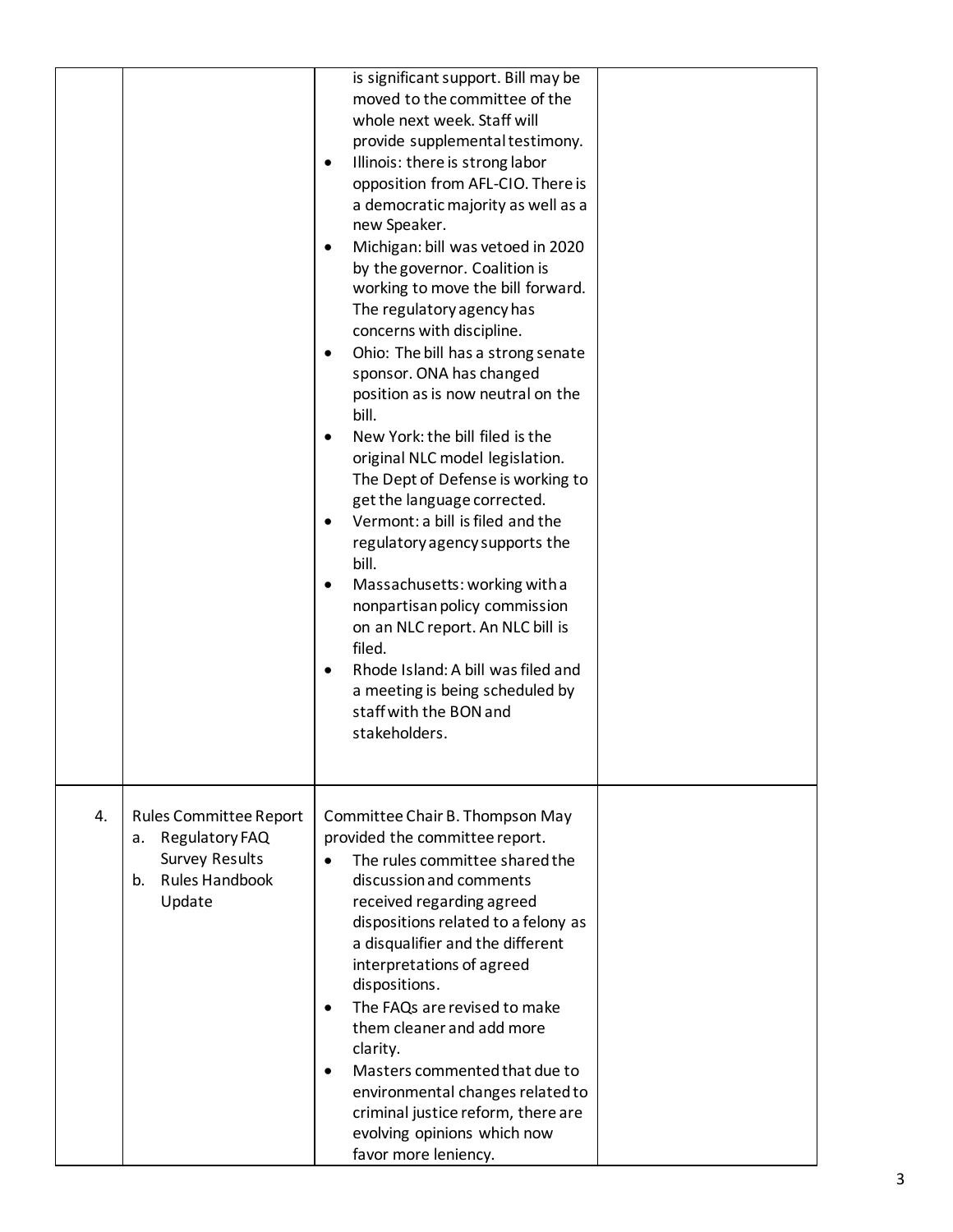|    |                                                                                                              | A question raised by Rules<br>$\bullet$<br>Committee members is: should<br>the interpretation of the<br>provision involve the licensee<br>being eligible or ineligible versus<br>just deferring to state<br>interpretation in each instance of<br>application? Leaving discretion to<br>state law counters the need for<br>uniformity in the compact. The<br>original intent of the NLC was<br>that if charged with a felony and<br>if you entered into some sort of<br>an agreement and met all<br>requirements, that you were<br>ineligible for a multistate license<br>but may be considered for a<br>single state license.<br>J. Baker mentioned that Florida<br>$\bullet$<br>has an action of "adjudication<br>withheld" and how that impacts<br>eligibility for a multistate license. |                                                                                                                                                                                                                        |
|----|--------------------------------------------------------------------------------------------------------------|---------------------------------------------------------------------------------------------------------------------------------------------------------------------------------------------------------------------------------------------------------------------------------------------------------------------------------------------------------------------------------------------------------------------------------------------------------------------------------------------------------------------------------------------------------------------------------------------------------------------------------------------------------------------------------------------------------------------------------------------------------------------------------------------|------------------------------------------------------------------------------------------------------------------------------------------------------------------------------------------------------------------------|
| 5. | <b>Compliance Committee</b><br>Report<br>Party State Self-<br>а.<br>Assessment for<br>Compliance             | Committee Chair L. Scheidt provided<br>the committee report.<br>She presented the revised self-<br>$\bullet$<br>assessment for Executive<br>Committee review and approval<br>to advance to the Commission.<br>There are several revisions that<br>$\bullet$<br>staff will make to the tool, as<br>requested by the committee<br>chair and Executive Committee<br>members.                                                                                                                                                                                                                                                                                                                                                                                                                   | P. Zickafoose moved to<br>approve the self-assessment<br>tool to advance to the next<br>Commission meeting for<br>adoption and J. Baker<br>seconded. The motion<br>carried.                                            |
| 6. | <b>NLC Governance</b><br><b>Training</b>                                                                     | Consultant attorney N. Kalfas<br>provided a proposal to provide<br>governance training at the NLC<br>Commission annual meeting as<br>requested by the Executive<br>Committee.                                                                                                                                                                                                                                                                                                                                                                                                                                                                                                                                                                                                               | J. Baker moved to accept the<br>proposal presented by N.<br>Kalfas and approve<br>proceeding with<br>development of the<br>presentation for annual<br>meeting 2021 and A.<br>Oertwich seconded. The<br>motion carried. |
| 7. | <b>NLC Marketing Plan</b><br>Update<br>January "NLC<br>a)<br>Month" Metrics<br>b) Status of NLC<br>Instagram | D. Kappel provided the marketing<br>plan update.<br>There has been an increase in the<br>number of people accessing the<br>NLC stories.<br>Users have also shared with                                                                                                                                                                                                                                                                                                                                                                                                                                                                                                                                                                                                                      |                                                                                                                                                                                                                        |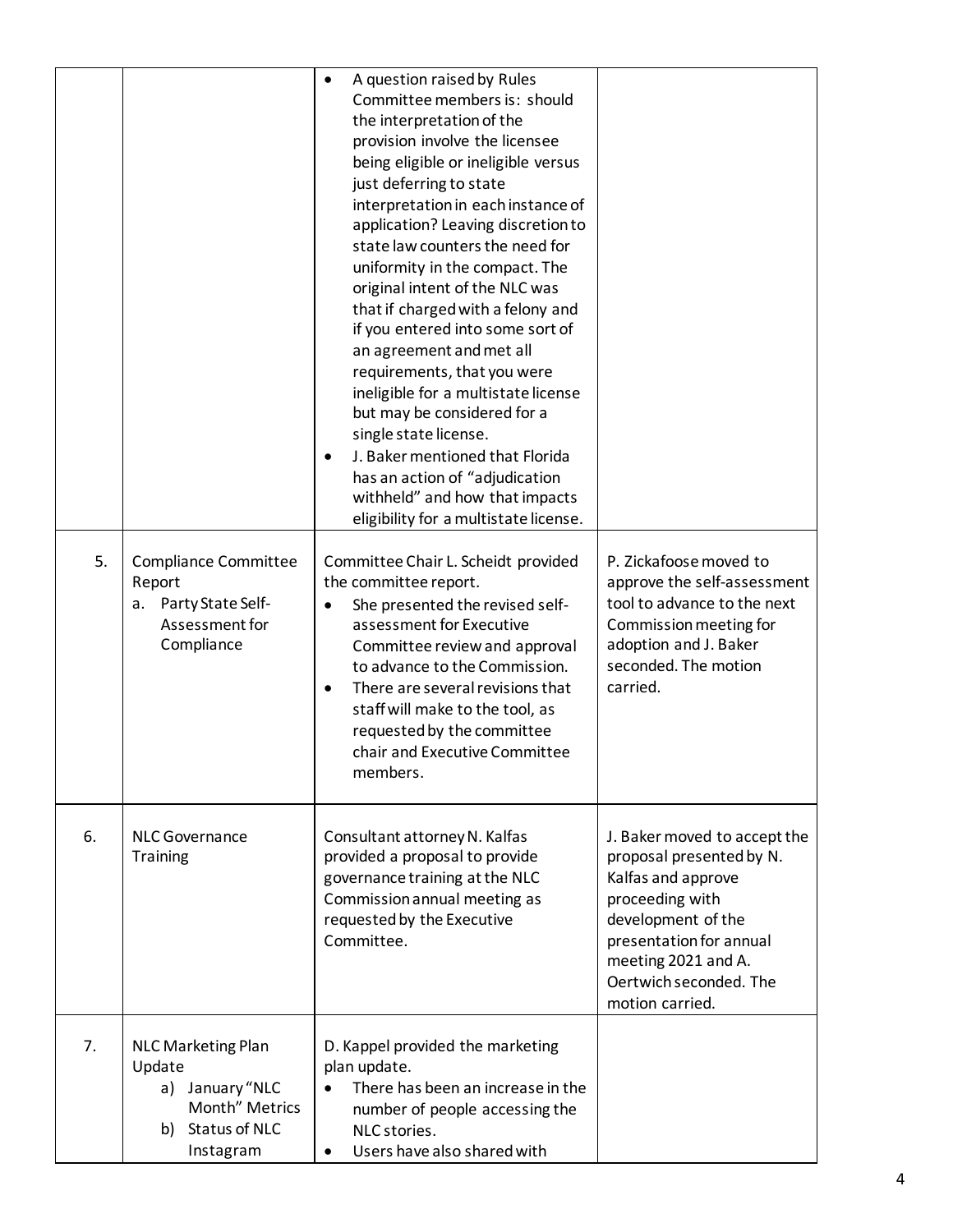|     | Implementation                                                                             | others in many cases.<br>Followers have increased. There<br>$\bullet$<br>are 13,000 impressions.<br>Marketing will do some<br>$\bullet$<br>"boosted" posts which are paid<br>and increase visibility.<br>We will have a full-page ad in<br>publications of CSG and NCSL in<br>March.<br>There will be a digital ad in an<br>$\bullet$<br>NCSL publication.                                                   |                                                                                                                                                                                                                                                                                                                                                                                                                                     |
|-----|--------------------------------------------------------------------------------------------|--------------------------------------------------------------------------------------------------------------------------------------------------------------------------------------------------------------------------------------------------------------------------------------------------------------------------------------------------------------------------------------------------------------|-------------------------------------------------------------------------------------------------------------------------------------------------------------------------------------------------------------------------------------------------------------------------------------------------------------------------------------------------------------------------------------------------------------------------------------|
| 8.  | <b>NLC Conference Update</b>                                                               | Staff provided an update on the<br>May 2021 virtual NLC conference.<br>Staff are meeting with each<br>$\bullet$<br>committee to plan and develop<br>the content that will be<br>presented at the virtual<br>conference.<br>Staff have confirmed the dates<br>٠<br>that each committee will present.<br>Staff are working on an outline<br>$\bullet$<br>of content for submission to the<br>meetings manager. |                                                                                                                                                                                                                                                                                                                                                                                                                                     |
| 9.  | Member Updates and<br>Open Discussion                                                      | There were no member updates or<br>other discussion.                                                                                                                                                                                                                                                                                                                                                         |                                                                                                                                                                                                                                                                                                                                                                                                                                     |
|     |                                                                                            | The business meeting adjourned at<br>3:35 pm CT.                                                                                                                                                                                                                                                                                                                                                             |                                                                                                                                                                                                                                                                                                                                                                                                                                     |
| 10. | <b>Executive Session:</b><br>(Closed)<br><b>Pursuant to Article VII</b><br>(b)(5)(iii)(iv) |                                                                                                                                                                                                                                                                                                                                                                                                              | Special Counsel R. Masters<br>certified that based on NLC<br>Article VII (b)(5)(iii)(iv) this<br>agenda item can have legal<br>liability associated with it<br>and is appropriate for<br>discussion in executive<br>session.<br>J. Baker moved to go into<br>executive session at 3:38 pm<br>CT and S. Pfenning<br>seconded. The motion<br>carried.<br>P. Zickafoose moved to<br>come out of executive<br>session at 4:11 pm CT and |